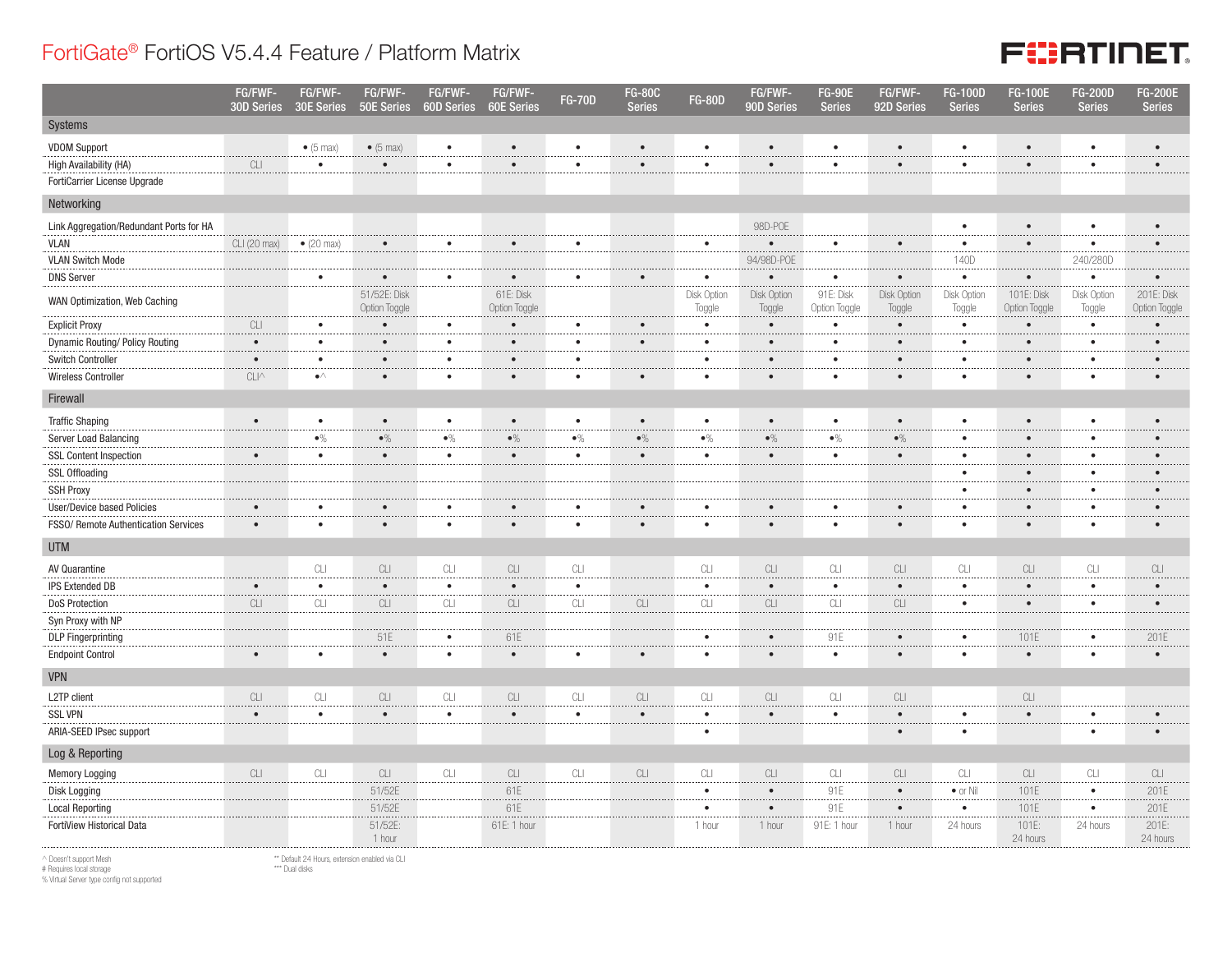## **FERTINET**

|                                         | <b>FG-300D</b>        | <b>FG-400D</b>                                                                        | <b>FG-500D</b>                         | <b>FG-600C</b>                                                                               | <b>FG-600D</b>        | <b>FG-800C</b> | <b>FG-800D</b>        | <b>FG-900D</b>        | <b>FG-1000C</b> | FG-1000D              | FG-1200D               | FG-1500D                                                                                     | <b>FG-2000E</b><br>FG-2500E  | FG-3000D              | FG-3100D              |
|-----------------------------------------|-----------------------|---------------------------------------------------------------------------------------|----------------------------------------|----------------------------------------------------------------------------------------------|-----------------------|----------------|-----------------------|-----------------------|-----------------|-----------------------|------------------------|----------------------------------------------------------------------------------------------|------------------------------|-----------------------|-----------------------|
| Systems                                 |                       |                                                                                       |                                        |                                                                                              |                       |                |                       |                       |                 |                       |                        |                                                                                              |                              |                       |                       |
| <b>VDOM Support</b>                     | $\bullet$             | $\bullet$                                                                             | $\bullet$                              | $\bullet$                                                                                    | $\bullet$             | $\bullet$      | $\bullet$             | $\bullet$             | $\bullet$       | $\bullet$             | $\bullet$              | $\bullet$                                                                                    | $\bullet$                    | $\bullet$             |                       |
| High Availability (HA)                  | $\bullet$             | $\bullet$                                                                             | $\bullet$                              | $\bullet$                                                                                    | $\bullet$             | $\bullet$      | $\bullet$             | $\bullet$             | $\bullet$       | $\bullet$             | $\bullet$              | $\bullet$                                                                                    | $\bullet$                    | $\bullet$             | $\bullet$             |
| FortiCarrier License Upgrade            |                       |                                                                                       |                                        |                                                                                              |                       |                |                       |                       |                 |                       |                        |                                                                                              |                              | $\bullet$             | $\bullet$             |
| Networking                              |                       |                                                                                       |                                        |                                                                                              |                       |                |                       |                       |                 |                       |                        |                                                                                              |                              |                       |                       |
| Link Aggregation/Redundant Ports for HA | $\bullet$             | $\bullet$                                                                             | $\bullet$                              | $\bullet$                                                                                    | $\bullet$             | $\bullet$      | $\bullet$             | $\bullet$             | $\bullet$       | $\bullet$             | $\bullet$              | $\bullet$                                                                                    | $\bullet$                    | $\bullet$             |                       |
| <b>VLAN</b>                             | $\bullet$             | $\bullet$                                                                             | $\bullet$                              | $\bullet$                                                                                    | $\bullet$             | $\bullet$      | $\bullet$             | $\bullet$             | $\bullet$       | $\bullet$             | $\bullet$              | $\bullet$                                                                                    | $\bullet$                    | $\bullet$             | $\bullet$             |
| <b>VLAN Switch Mode</b>                 |                       |                                                                                       |                                        |                                                                                              |                       |                |                       |                       |                 |                       |                        |                                                                                              |                              |                       |                       |
| <b>DNS Server</b>                       | $\bullet$             | $\bullet$                                                                             | $\bullet$                              | $\bullet$                                                                                    | $\bullet$             | ٠              | $\bullet$             | $\bullet$             | $\bullet$       | $\bullet$             | $\bullet$              | $\bullet$<br>.                                                                               | $\bullet$                    | $\bullet$<br>.        | $\bullet$<br>.        |
| WAN Optimization, Web Caching           | Disk Option<br>Toggle |                                                                                       | Disk Option<br>Toggle                  |                                                                                              | Disk Option<br>Toggle |                | Disk Option<br>Toggle | Disk Option<br>Toggle |                 | Disk Option<br>Toggle | Disk Option<br>Toggle  | $\bullet$ ***                                                                                | <b>Disk Option</b><br>Toggle | Disk Option<br>Toggle | Disk Option<br>Toggle |
| <b>Explicit Proxy</b>                   | $\bullet$             | $\bullet$                                                                             | $\bullet$                              | $\bullet$                                                                                    | $\bullet$             | $\bullet$      | $\bullet$             | $\bullet$<br>.        | $\bullet$       | $\bullet$             | $\bullet$              | $\bullet$<br>.                                                                               | $\bullet$                    | $\bullet$             | $\bullet$             |
| Dynamic Routing/ Policy Routing         | $\bullet$             | ٠                                                                                     | $\bullet$                              | $\bullet$                                                                                    | $\bullet$             | $\bullet$      | $\bullet$             | $\bullet$             | $\bullet$       | $\bullet$             | $\bullet$              | $\bullet$                                                                                    | $\bullet$                    | $\bullet$             | $\bullet$             |
| Switch Controller                       | $\bullet$             | $\bullet$<br>1.111                                                                    | $\bullet$                              | CLI activate                                                                                 | $\bullet$<br>         | CLI activate   | $\bullet$             | $\bullet$             | CLI activate    | $\bullet$             | $\bullet$              | $\bullet$<br>.                                                                               | $\bullet$                    | $\bullet$<br>.        | $\bullet$<br>.        |
| Wireless Controller                     | $\bullet$             | $\bullet$                                                                             | $\bullet$                              |                                                                                              | $\bullet$             | $\bullet$      | $\bullet$             | $\bullet$             | $\bullet$       | $\bullet$             |                        | $\bullet$                                                                                    | $\bullet$                    | $\bullet$             | $\bullet$             |
| Firewall                                |                       |                                                                                       |                                        |                                                                                              |                       |                |                       |                       |                 |                       |                        |                                                                                              |                              |                       |                       |
| <b>Traffic Shaping</b>                  | $\bullet$             | $\bullet$                                                                             | $\bullet$                              | $\bullet$                                                                                    | $\bullet$             | $\bullet$      | $\bullet$             | $\bullet$             | $\bullet$       | $\bullet$             | $\bullet$              | $\bullet$                                                                                    | $\bullet$                    | $\bullet$             | $\bullet$             |
| Server Load Balancing                   | $\bullet$             | $\bullet$                                                                             | $\bullet$                              | $\bullet$                                                                                    | $\bullet$             | $\bullet$      | $\bullet$             | $\bullet$             | $\bullet$       | $\bullet$             |                        | $\bullet$                                                                                    | $\bullet$                    | $\bullet$             | $\bullet$             |
| <b>SSL Content Inspection</b>           | $\bullet$             | $\bullet$                                                                             | $\bullet$                              | $\bullet$                                                                                    | $\bullet$             | $\bullet$      | $\bullet$             | $\bullet$             | $\bullet$       | $\bullet$             | $\bullet$              | $\bullet$                                                                                    | $\bullet$                    | $\bullet$             |                       |
| <b>SSL Offloading</b>                   | $\bullet$             | $\cdots$<br>$\bullet$                                                                 | .<br>$\bullet$                         | $\bullet$                                                                                    | $\bullet$             | $\bullet$      | $\bullet$             | $\bullet$             | $\bullet$       | $\bullet$             | $- - - -$<br>$\bullet$ | <br>$\bullet$                                                                                | $\bullet$                    | $\bullet$             | $\bullet$             |
| <b>SSH Proxy</b>                        | $\bullet$             | $\bullet$                                                                             | $\bullet$                              | $\bullet$                                                                                    | $\bullet$             | $\bullet$      | $\bullet$             | $\bullet$             | $\bullet$       | $\bullet$             | $\bullet$              | $\bullet$                                                                                    | $\bullet$                    | $\bullet$             |                       |
| User/Device based Policies              | $\bullet$             | $\bullet$                                                                             | $\bullet$                              | $\bullet$                                                                                    | $\bullet$             | ٠              | $\bullet$             | $\bullet$             | $\bullet$       | $\bullet$             | $\bullet$              | $\bullet$                                                                                    | $\bullet$                    | $\bullet$             |                       |
| FSS0/ Remote Authentication Services    | $\bullet$             | $\bullet$                                                                             | $\bullet$                              | $\bullet$                                                                                    | $\bullet$             | $\bullet$      | $\bullet$             | $\bullet$             | $\bullet$       | $\bullet$             | $\bullet$              | $\bullet$                                                                                    | $\bullet$                    | $\bullet$             | $\bullet$             |
| <b>UTM</b>                              |                       |                                                                                       |                                        |                                                                                              |                       |                |                       |                       |                 |                       |                        |                                                                                              |                              |                       |                       |
| AV Quarantine                           | CLI                   | CLI                                                                                   | CLI                                    | $\ensuremath{\mathbb{C}}\xspace\ensuremath{\mathbb{L}}\xspace\ensuremath{\mathbb{L}}\xspace$ | CLI                   | CLI            | CLI                   | CLI                   | CLI             | CLI                   | CLI                    | $\ensuremath{\mathbb{C}}\xspace\ensuremath{\mathbb{L}}\xspace\ensuremath{\mathbb{L}}\xspace$ | CLI                          | CLI                   | CLI                   |
| <b>IPS Extended DB</b>                  | $\bullet$             | $\bullet$                                                                             | $\bullet$<br>                          | $\bullet$                                                                                    | $\bullet$             | $\bullet$      | $\bullet$             | $\bullet$             | $\bullet$       | $\bullet$             |                        | $\bullet$<br>.                                                                               | $\bullet$                    | $\bullet$             | $\bullet$             |
| <b>DoS Protection</b>                   | $\bullet$             | $\bullet$                                                                             | $\bullet$                              | $\bullet$                                                                                    | $\bullet$             | $\bullet$      | $\bullet$             | $\bullet$             | $\bullet$       | $\bullet$             | $\bullet$<br>$\cdots$  | $\bullet$<br>.                                                                               | $\bullet$                    | $\bullet$<br>.        | $\bullet$             |
| Syn Proxy with NP                       |                       |                                                                                       |                                        |                                                                                              |                       |                |                       |                       |                 |                       |                        | $\bullet$                                                                                    | $\bullet$                    | $\bullet$             | $\bullet$             |
| <b>DLP Fingerprinting</b>               | $\bullet$             |                                                                                       | $\bullet$                              | $\bullet$<br>$\cdots$                                                                        | $\bullet$             | $\bullet$      | $\bullet$             | $\bullet$             | $\bullet$       | $\bullet$             | $\bullet$              | $\bullet$<br>                                                                                | $\bullet$                    | $\bullet$<br>         | $\bullet$             |
| <b>Endpoint Control</b>                 | $\bullet$             |                                                                                       | $\bullet$                              | $\bullet$                                                                                    | $\bullet$             | $\bullet$      | $\bullet$             | $\bullet$             | $\bullet$       | $\bullet$             | $\bullet$              | $\bullet$                                                                                    | $\bullet$                    | $\bullet$             |                       |
| <b>VPN</b>                              |                       |                                                                                       |                                        |                                                                                              |                       |                |                       |                       |                 |                       |                        |                                                                                              |                              |                       |                       |
| L2TP client                             |                       |                                                                                       |                                        |                                                                                              |                       |                |                       |                       |                 |                       |                        |                                                                                              |                              |                       |                       |
| <b>SSL VPN</b>                          | $\bullet$             | $\bullet$<br>$\cdots$                                                                 | $\bullet$                              | $\bullet$                                                                                    | $\bullet$             | $\bullet$      | $\bullet$             | $\bullet$             | $\bullet$       |                       | $\bullet$              | $\bullet$<br>.                                                                               | $\bullet$                    | $\bullet$<br>.        |                       |
| ARIA-SEED IPsec support                 | $\bullet$             | $\bullet$                                                                             | $\bullet$                              | $\bullet$                                                                                    | $\bullet$             | $\bullet$      | $\bullet$             | $\bullet$             | $\bullet$       | $\bullet$             | $\bullet$              | $\bullet$                                                                                    | $\bullet$                    | $\bullet$             |                       |
| Log & Reporting                         |                       |                                                                                       |                                        |                                                                                              |                       |                |                       |                       |                 |                       |                        |                                                                                              |                              |                       |                       |
| <b>Memory Logging</b>                   | CLI                   | $\ensuremath{\mathbb{C}}\xspace\ensuremath{\mathbb{L}}\xspace\ensuremath{\mathbb{I}}$ | $\ensuremath{\textrm{CL}}$<br>$\cdots$ | $\ensuremath{\textrm{CL}}$<br>.                                                              |                       | CLI<br>.       | $\bullet$             | $\bullet$             | $\bullet$       | $\bullet$             | $\bullet$              | $\bullet$<br>$\cdots$                                                                        | $\bullet$                    | $\bullet$             |                       |
| Disk Logging                            | $\bullet$             |                                                                                       | $\bullet$                              | $\bullet$                                                                                    | $\bullet$             | $\bullet$      | $\bullet$             | $\bullet$             | $\bullet$       | $\bullet$             | $\bullet$              | $\bullet$                                                                                    | $\bullet$                    | $\bullet$             |                       |
| <b>Local Reporting</b>                  | $\bullet$             |                                                                                       | $\bullet$                              | $\bullet$                                                                                    | $\bullet$             | $\bullet$      | $\bullet$             | ٠                     | $\bullet$       | $\bullet$             | $\bullet$              | $\bullet$                                                                                    | $\bullet$                    | $\bullet$             |                       |
| FortiView Historical Data               | 24 hours              |                                                                                       | 24 hours                               | 24 hours                                                                                     | 24 hours              | 24 hours       | 24 hours              | 24 hours              | 24 hours        | 24 hours              | 24 hours               | 7 days **                                                                                    | 7 days **                    | 7 days **             | 7 days **             |